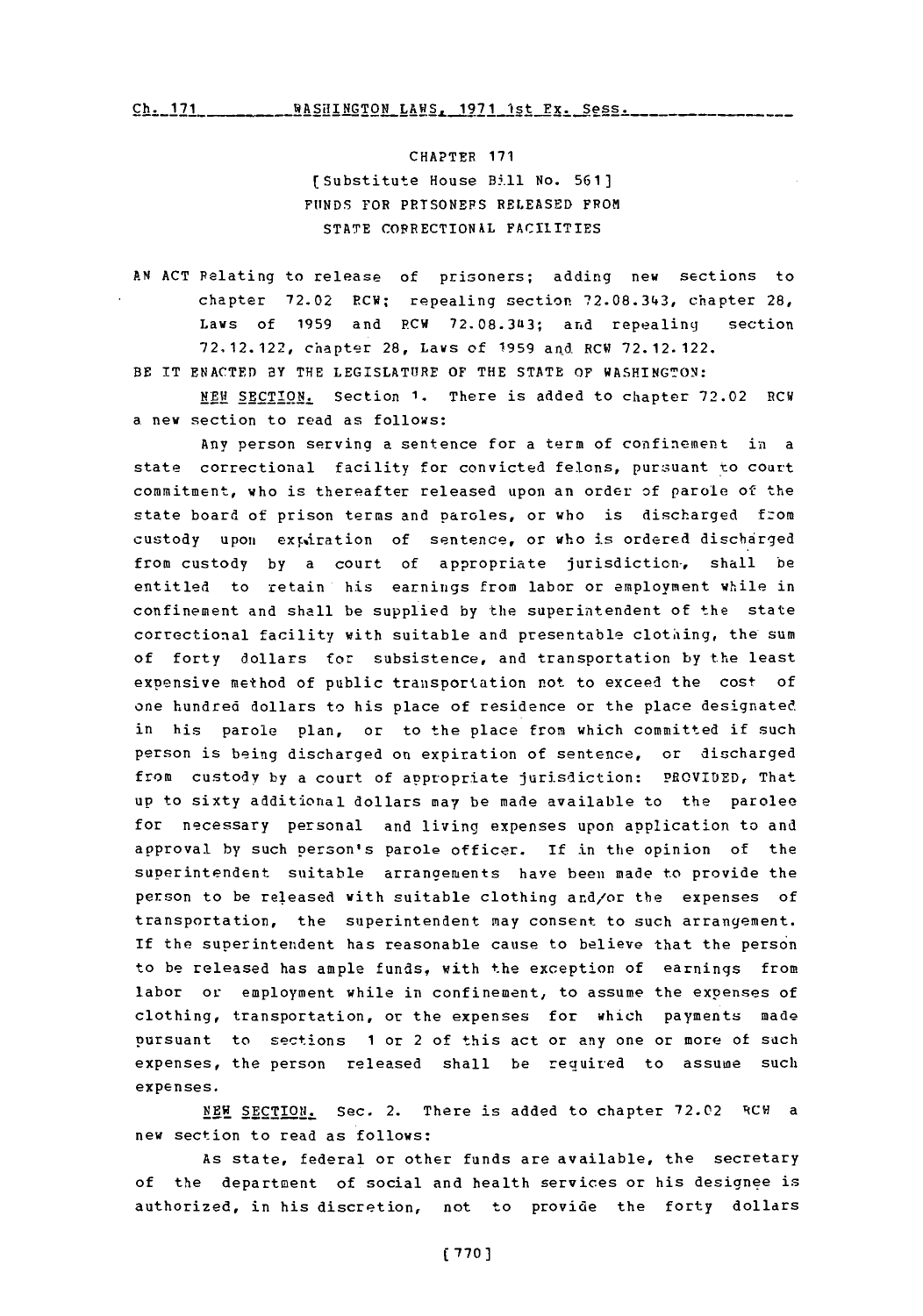**WASHINGTON LAWS, 1971 1st Ex. Sess.** Ch. 171

subsistence money or the optional sixty dollars to a person or persons released as described in section **1** of this act, and instead to utilize the authorization and procedure contained in this section relative to such person or persons.

Any person designated **by** the secretary serving a sentence for a term of confinement in a state correctional facility for convicted felons, pursuant to court commitment, who is thereafter released upon an order of parole of the state board of prison terms and paroles, or is discharged from custody upon expiration of sentence, or is ordered discharged from custody **by** a court of appropriate jurisdiction, shall receive ths sum of fifty-five dollars per week for a period of up to six weeks. The initial weekly payment shall be made to such person upon his release cr parole **by** the superintendent of the institution. Subsequent weekly payments shall be made to such person **by** the probation and parole officer at the office of such probation or parole officer. in addition to the initial six weekly payments provided for in this section, a probation and parole officer and his district supervisor may, at their discretion, continue such payments up to a maximum of twenty additional weeks when they are satisfied that such person is activeiy seeking employment and that such payments are necessary to continue the efforts of such person to gain employment: PROVIDED, That *if,* at the time of release or parole, in the opinion of the superintendent funds are otherwise available to such person, with the exception of earnings from labor or employment while in confinement, such weekly sums of money or part thereof shall nct be provided to such person.

When a person receiving such payments provided for in this section becomes employed, he may continue to receive payments for two weeks after the date he becomes employed but payments made after he becomes employed shall be discontinued as of the date he is first paid for such employment: PROVIDED, That no person shall receive payments for a period exceeding the twenty-six week maximum as established in this section.

The secretary of the deoartment of social and health services may annually adjust the amount of weekly paywent provided for in this section to reflect changes in the cost of living and the purchasing power of the sum set for the previous year.

**NEW** SFCTION. Sec. **3.** The following acts or parts of acts are hereby repealed:

**(1)** Section **72.08.343,** chapter 28, Laws of **1959** and RCW **72.08.3143;** arid

(2) Section **'72.12.122,** chapter **28,** Laws of **1959** and RCW **72. 12. 122.**